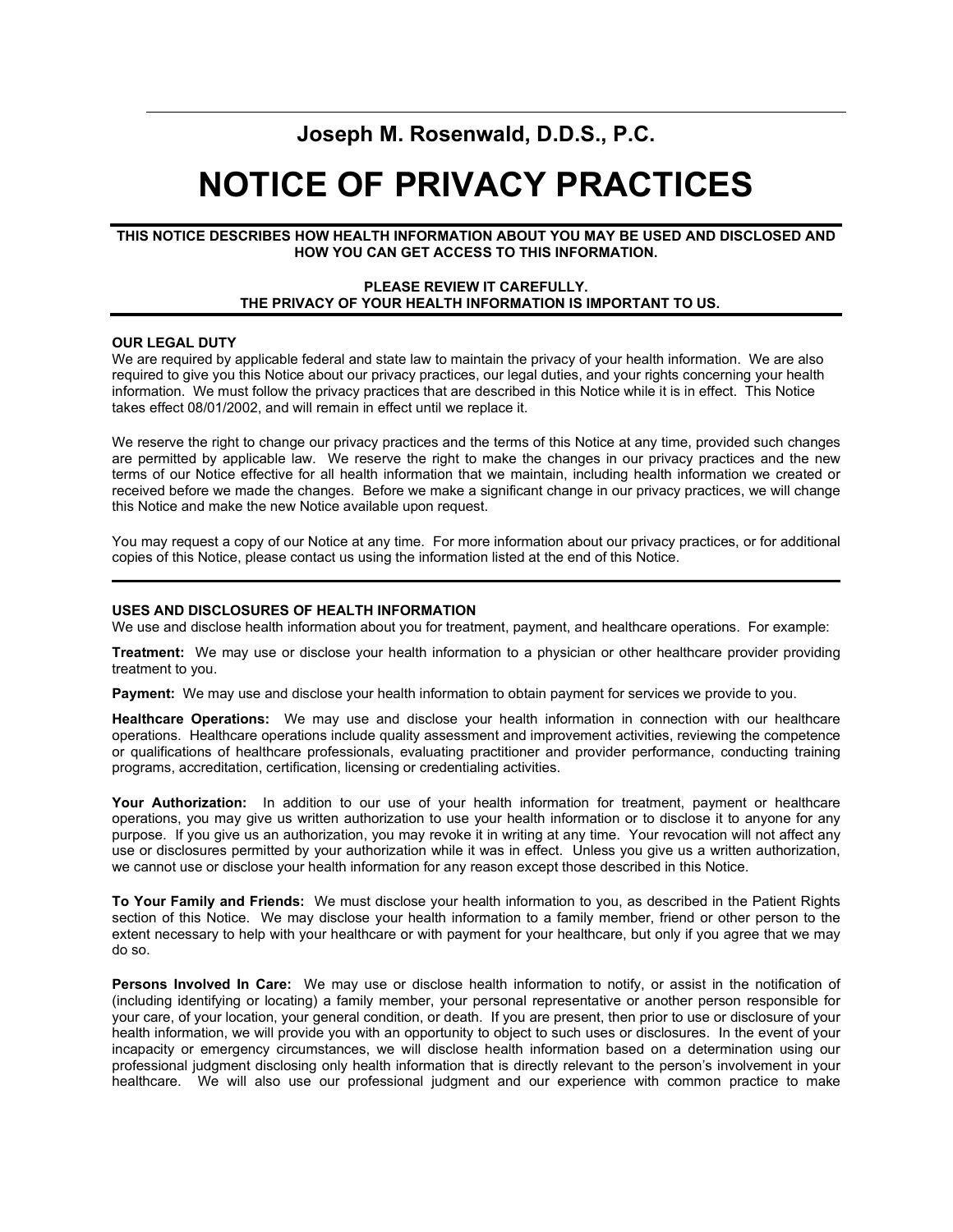reasonable inferences of your best interest in allowing a person to pick up filled prescriptions, medical supplies, xrays, or other similar forms of health information.

**Marketing Health-Related Services:** We will not use your health information for marketing communications without your written authorization.

**Required by Law:** We may use or disclose your health information when we are required to do so by law.

**Abuse or Neglect:** We may disclose your health information to appropriate authorities if we reasonably believe that you are a possible victim of abuse, neglect, or domestic violence or the possible victim of other crimes. We may disclose your health information to the extent necessary to avert a serious threat to your health or safety or the health or safety of others.

**National Security:** We may disclose to military authorities the health information of Armed Forces personnel under certain circumstances. We may disclose to authorized federal officials health information required for lawful intelligence, counterintelligence, and other national security activities. We may disclose to correctional institution or law enforcement official having lawful custody of protected health information of inmate or patient under certain circumstances.

**Appointment Reminders:** We may use or disclose your health information to provide you with appointment reminders (such as voicemail messages, postcards, or letters).

## **PATIENT RIGHTS**

**Access:** You have the right to look at or get copies of your health information, with limited exceptions. You may request that we provide copies in a format other than photocopies. We will use the format you request unless we cannot practicably do so. (You must make a request in writing to obtain access to your health information. You may obtain a form to request access by using the contact information listed at the end of this Notice. We will charge you a reasonable cost-based fee for expenses such as copies and staff time. You may also request access by sending us a letter to the address at the end of this Notice. If you request copies, we will charge you  $$0.50$  for each page,  $$15$ per hour for staff time to locate and copy your health information, and postage if you want the copies mailed to you. If you request an alternative format, we will charge a cost-based fee for providing your health information in that format. If you prefer, we will prepare a summary or an explanation of your health information for a fee. Contact us using the information listed at the end of this Notice for a full explanation of our fee structure.)

**Disclosure Accounting:** You have the right to receive a list of instances in which we or our business associates disclosed your health information for purposes, other than treatment, payment, healthcare operations and certain other activities, for the last 6 years, but not before April 14, 2003.If you request this accounting more than once in a 12-month period, we may charge you a reasonable, cost-based fee for responding to these additional requests.

**Restriction:** You have the right to request that we place additional restrictions on our use or disclosure of your health information. We are not required to agree to these additional restrictions, but if we do, we will abide by our agreement (except in an emergency).

**Alternative Communication:** You have the right to request that we communicate with you about your health information by alternative means or to alternative locations. **{You must make your request in writing.}** Your request must specify the alternative means or location, and provide satisfactory explanation how payments will be handled under the alternative means or location you request.

**Amendment:** You have the right to request that we amend your health information. (Your request must be in writing, and it must explain why the information should be amended.) We may deny your request under certain circumstances.

**Electronic Notice:** If you receive this Notice on our Web site or by electronic mail (e-mail), you are entitled to receive this Notice in written form.